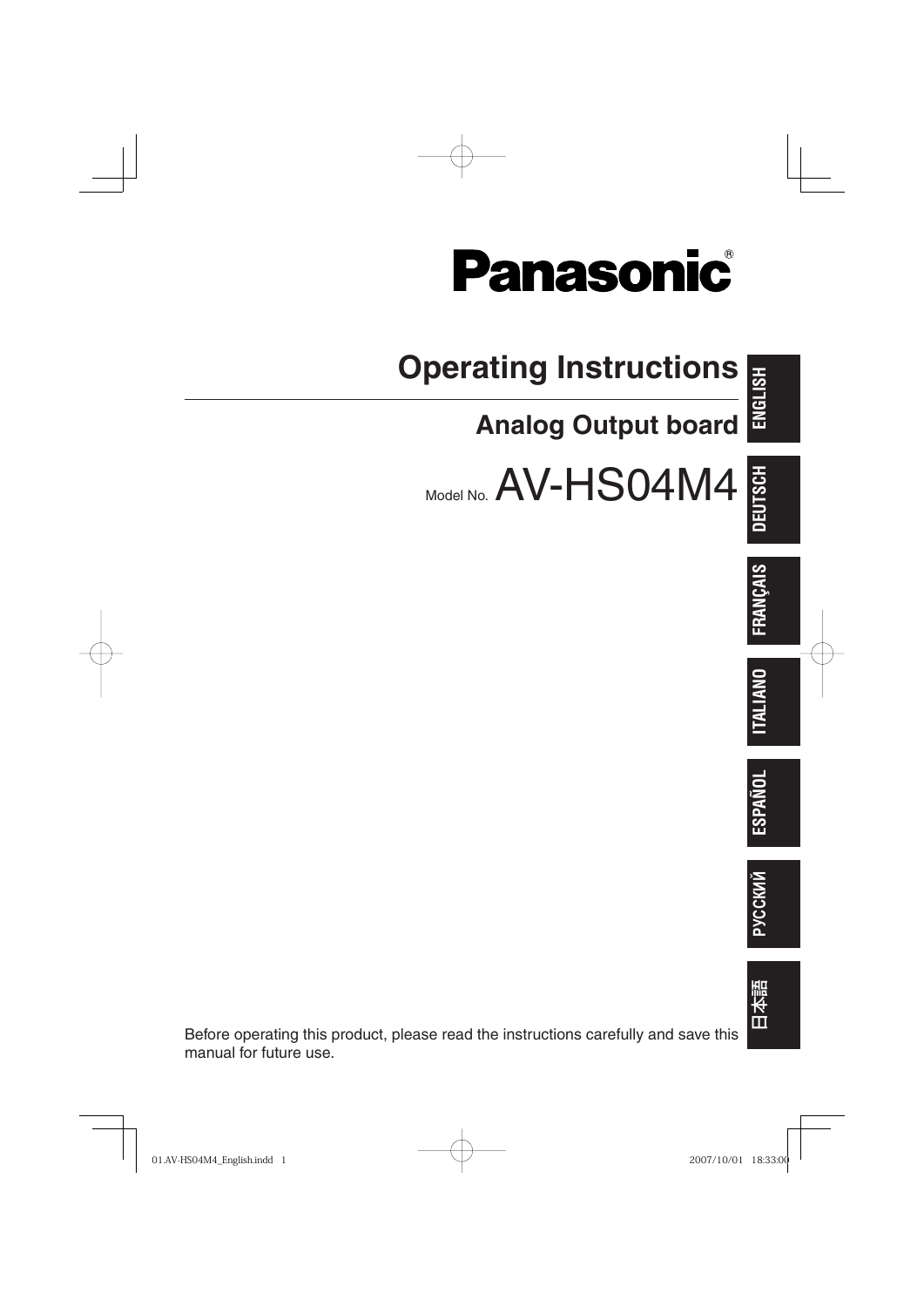### **ENGLISH VERSION**

## *Safety precautions*



indicates safety information.

 $1(E)$ 

01.AV-HS04M4\_English.indd Sec1:1 2007/10/01 18:33:07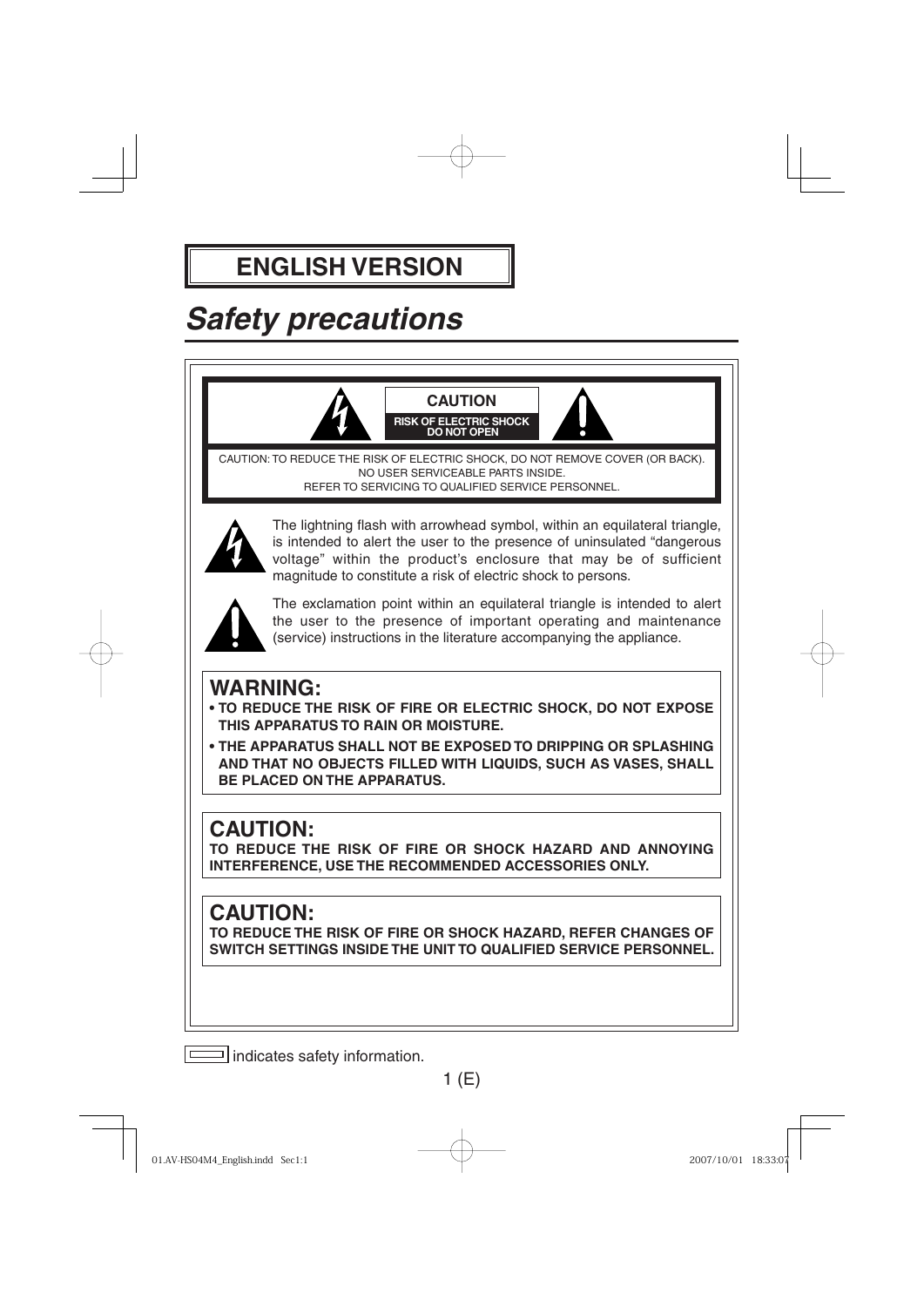### *Safety precautions*

**This class A digital apparatus complies with Canadian ICES-003. Cet appareil numérique de la classe A est conforme à la norme NMB-003 du Canada.**

#### **FCC Note:**

This equipment has been tested and found to comply with the limits for a class A digital device, pursuant to Part 15 of the FCC Rules. These limits are designed to provide reasonable protection against harmful interference when the equipment is operated in a commercial environment. This equipment generates, uses, and can radiate radio frequency energy, and if not installed and used in accordance with the instruction manual, may cause harmful interference to radio communications. Operation of this equipment in a residential area is likely to cause harmful interference in which case the user will be required to correct the interference at his own expense.

#### **Warning:**

To assure continued FCC emission limit compliance, the user must use only shielded interface cables when connecting to external units. Also, any unauthorized changes or modifications to this equipment could void the user's authority to operate it.



01.AV-HS04M4\_English.indd Sec1:2 1.AV-HS04M4\_English.indd Sec1:2 1.AV-HS04M4\_English.indd 2007/10/01 18:33:07

**ENGLISH**

For CANADA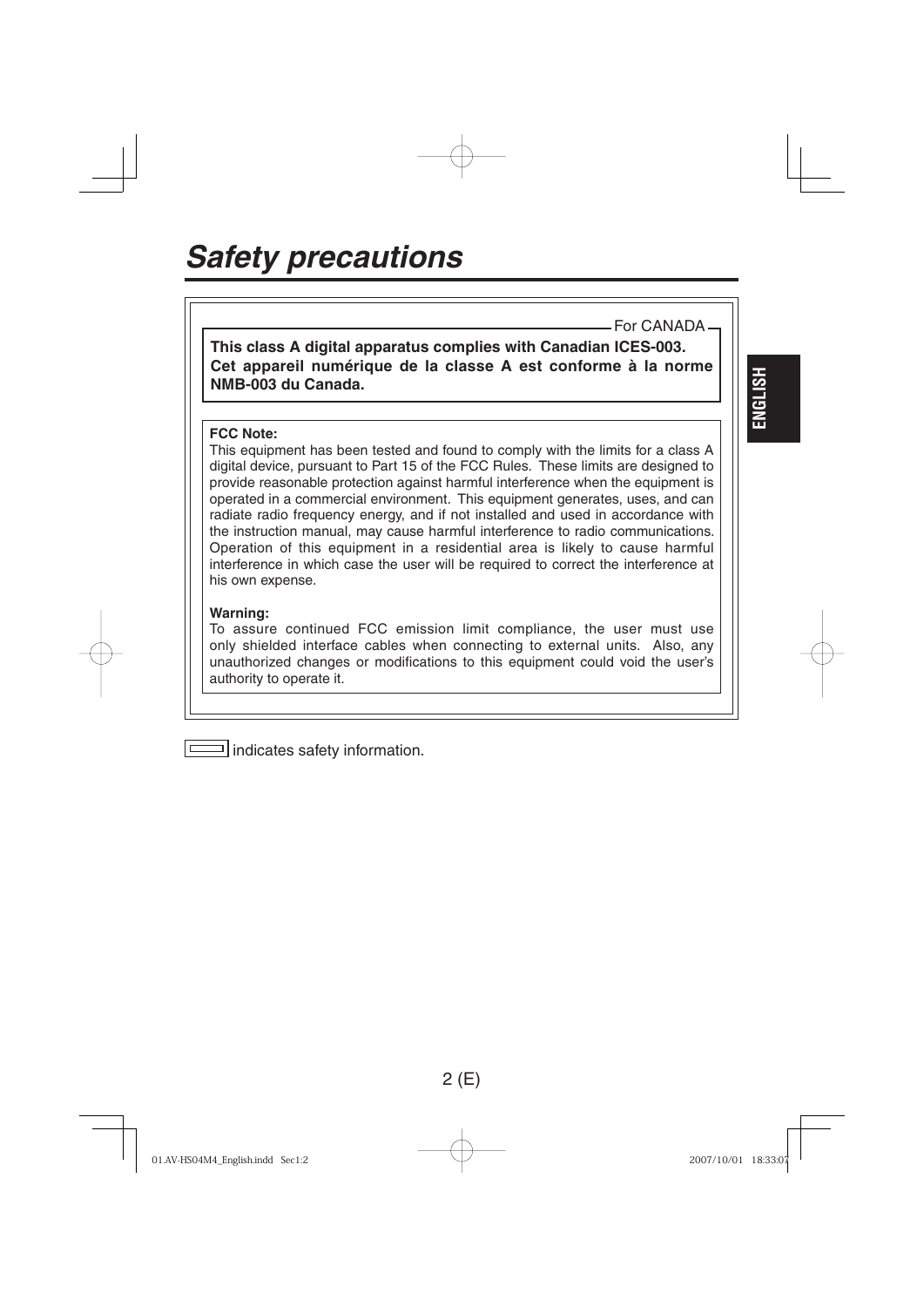### *Safety precautions*

## **IMPORTANT SAFETY INSTRUCTIONS**

Read these operating instructions carefully before using the unit. Follow the safety instructions on the unit and the applicable safety instructions listed below. Keep these operating instructions handy for future reference.

- 1) Read these instructions.
- 2) Keep these instructions.
- 3) Heed all warnings.
- 4) Follow all instructions.
- 5) Do not use this apparatus near water.
- 6) Clean only with dry cloth.
- 7) Do not block any ventilation openings. Install in accordance with the manufacturer's instructions.
- 8) Do not install near any heat sources such as radiators, heat registers, stoves, or other apparatus (including amplifiers) that produce heat.
- 9) Do not defeat the safety purpose of the polarized or grounding-type plug. A polarized plug has two blades with one wider than the other. A grounding-type plug has two blades and a third grounding prong. The wide blade or the third prong are provided for your safety. If the provided plug does not fit into your outlet, consult an electrician for replacement of the obsolete outlet.
- 10) Protect the power cord form being walked on or pinched particularly at plugs, convenience receptacles, and the point where they exit from the apparatus.
- 11) Only use attachments/accessories specified by the manufacturer.
- 12) Use only with the cart, stand, tripod, bracket, or table specified by the manufacturer, or sold with the apparatus.



When a cart is used, use caution when moving the cart/apparatus combination to avoid injury from tipover.

- 13) Unplug this apparatus during lightning storms or when unused for long periods of time.
- 14) Refer all servicing to qualified service personnel. Servicing is required when the apparatus has been damaged in any way, such as power-supply cord or plug is damaged, liquid has been spilled or objects have fallen into the apparatus, the apparatus has been exposed to rain or moisture, does not operate normally, or has been dropped.

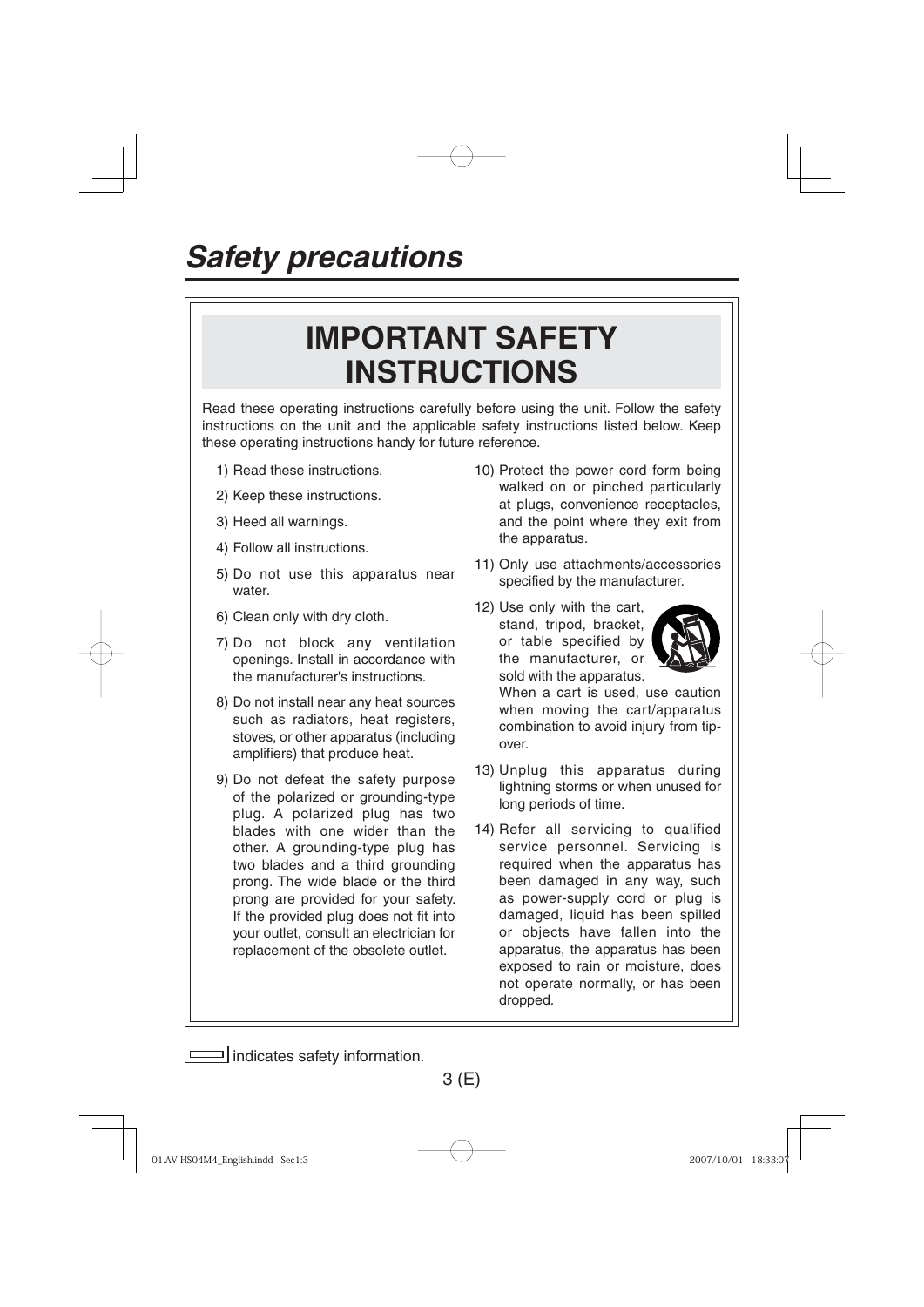## *Safety precautions*

#### **Information on Disposal for Users of Waste Electrical & Electronic Equipment (private households)**



This symbol on the products and/or accompanying documents means that used electrical and electronic products should not be mixed with general household waste.

For proper treatment, recovery and recycling, please take these products to designated collection points, where they will be accepted on a free of charge basis. Alternatively, in some countries you may be able to return your products to **ENGLISH**

Disposing of this product correctly will help to save valuable resources and prevent any potential negative effects on human health and the environment which could otherwise arise from inappropriate waste handling.

Please contact your local authority for further details of your nearest designated collection point.

Penalties may be applicable for incorrect disposal of this waste, in accordance with national legislation.

#### **For business users in the European Union**

your local retailer upon the purchase of an equivalent new product.

If you wish to discard electrical and electronic equipment, please contact your dealer or supplier for further information.

#### **Information on Disposal in other Countries outside the European Union**

This symbol is only valid in the European Union.

If you wish to discard this product, please contact your local authorities or dealer and ask for the correct method of disposal.

01.AV-HS04M4\_English.indd Sec1:4 1.AV-HS04M4\_English.indd 2007/10/01 18:33:08 007/10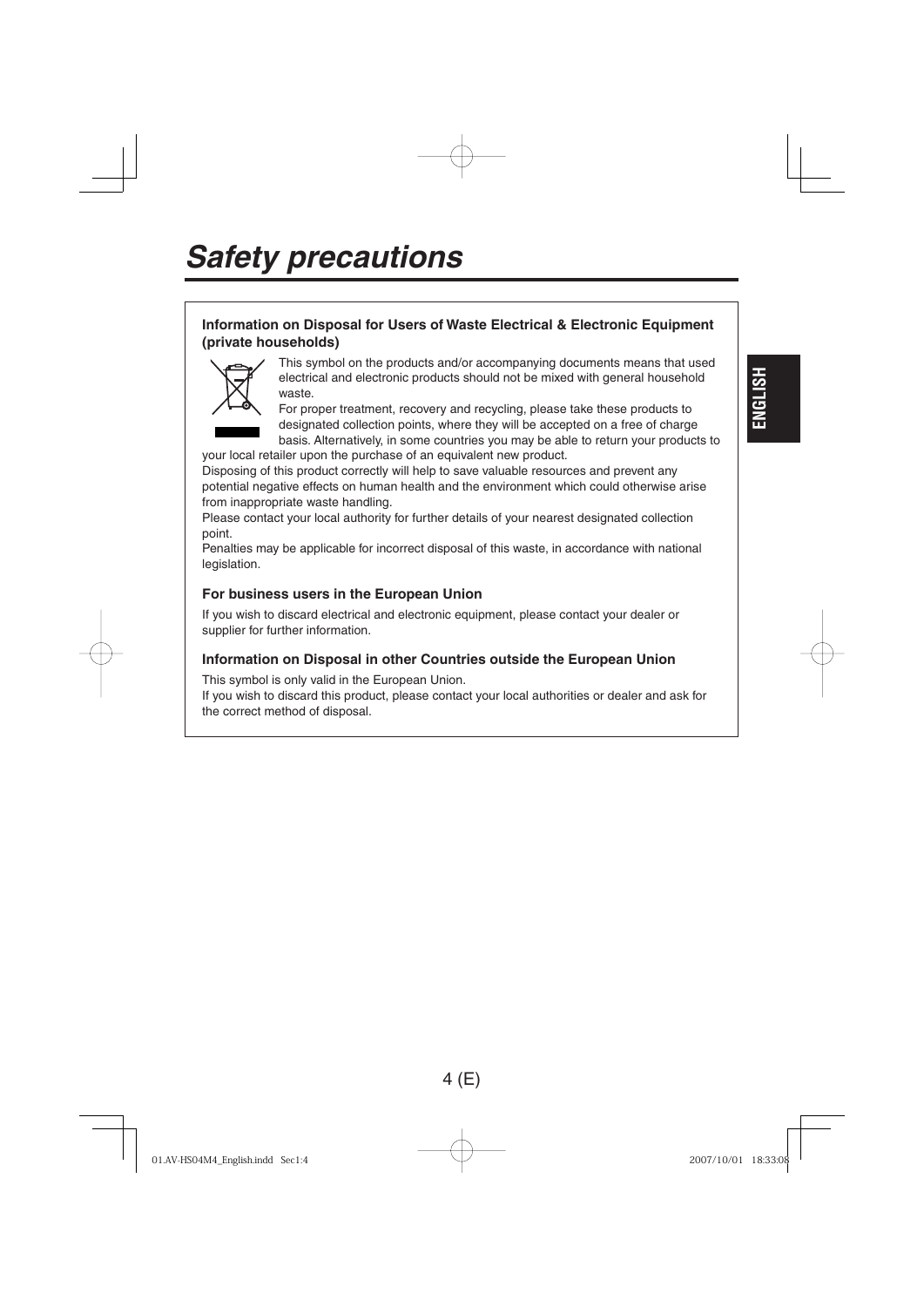### *Contents*

## *Introduction*

When this board is installed in the AV-HS400N/E multi format line switcher, it enables two analog output lines to be supported.

Any of five signals (PGM, PVW, AUX, KEYOUT and multi view display) can be selected as the analog output signals of each of the two lines.

### *Accessory*

Operating instructions .................. 1

5 (E)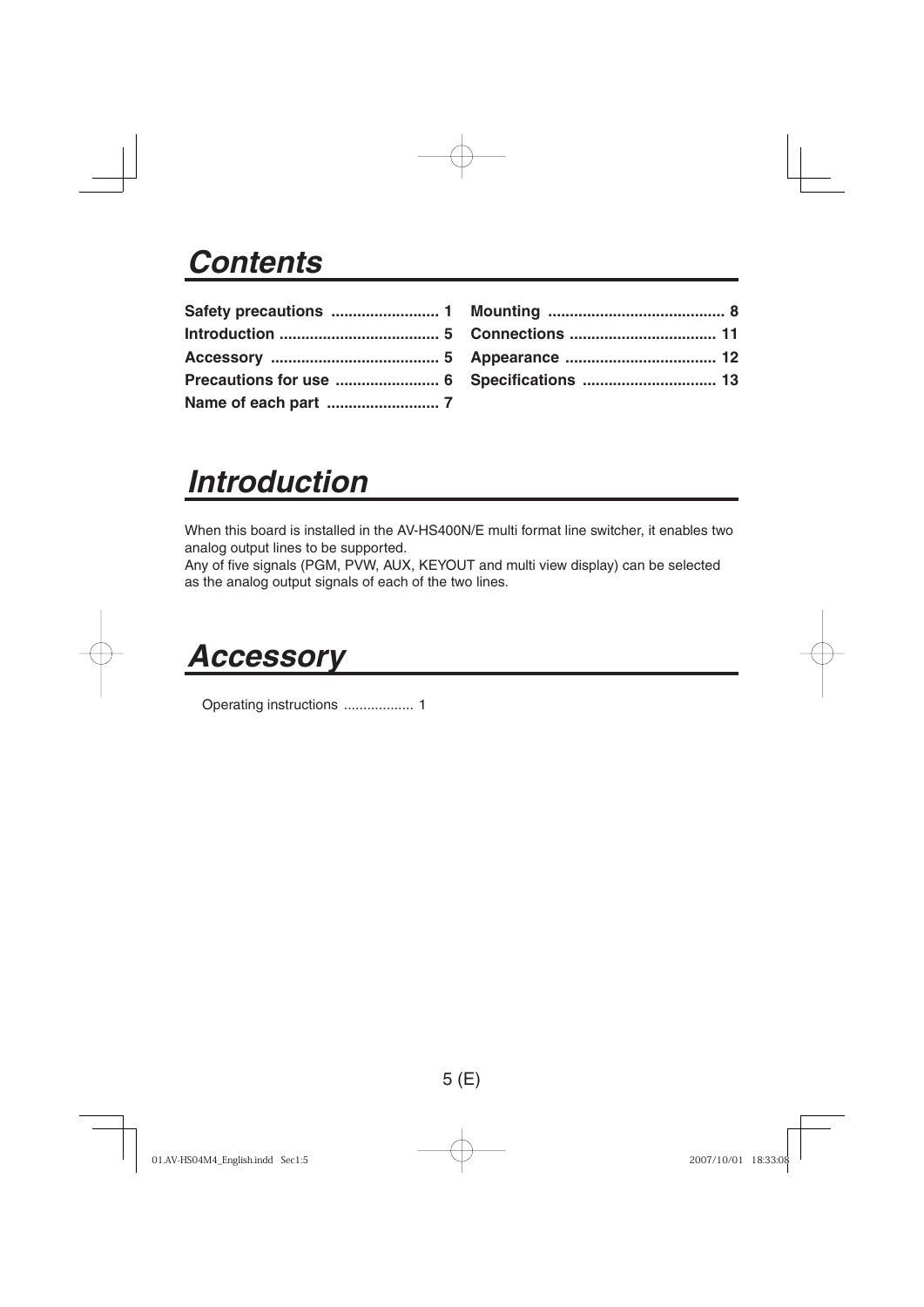### *Precautions for use*

#### **Handle carefully.**

Do not drop the product, or subject it to strong shock or vibration.

 **Use the product in an ambient temperature of 32 °F to 104 °F (0 °C to 40 °C).**

Avoid using the product at a cold place below 32 °F (0 °C) or at a hot place above 104 °F (40 °C) because extremely low or high temperature will adversely affect the parts inside.

#### **Power off before connecting or disconnecting cables.**

Before plugging or unplugging the cables, be sure to switch power off.

#### **Avoid humidity and dust.**

 Avoid using the product at a humid, dusty place because much humidity and dust will cause damage to the parts inside.

#### **When the product is to be discarded**

 When the product is to be discarded at the end of its service life, ask a specialized contractor to dispose of it properly in order to protect the environment.

6 (E)

01.AV-HS04M4\_English.indd Sec1:6 1.AV-HS04M4\_English.indd Sec1:6 1.AV-HS04M4\_English.indd 2007/10/01

**ENGLISH**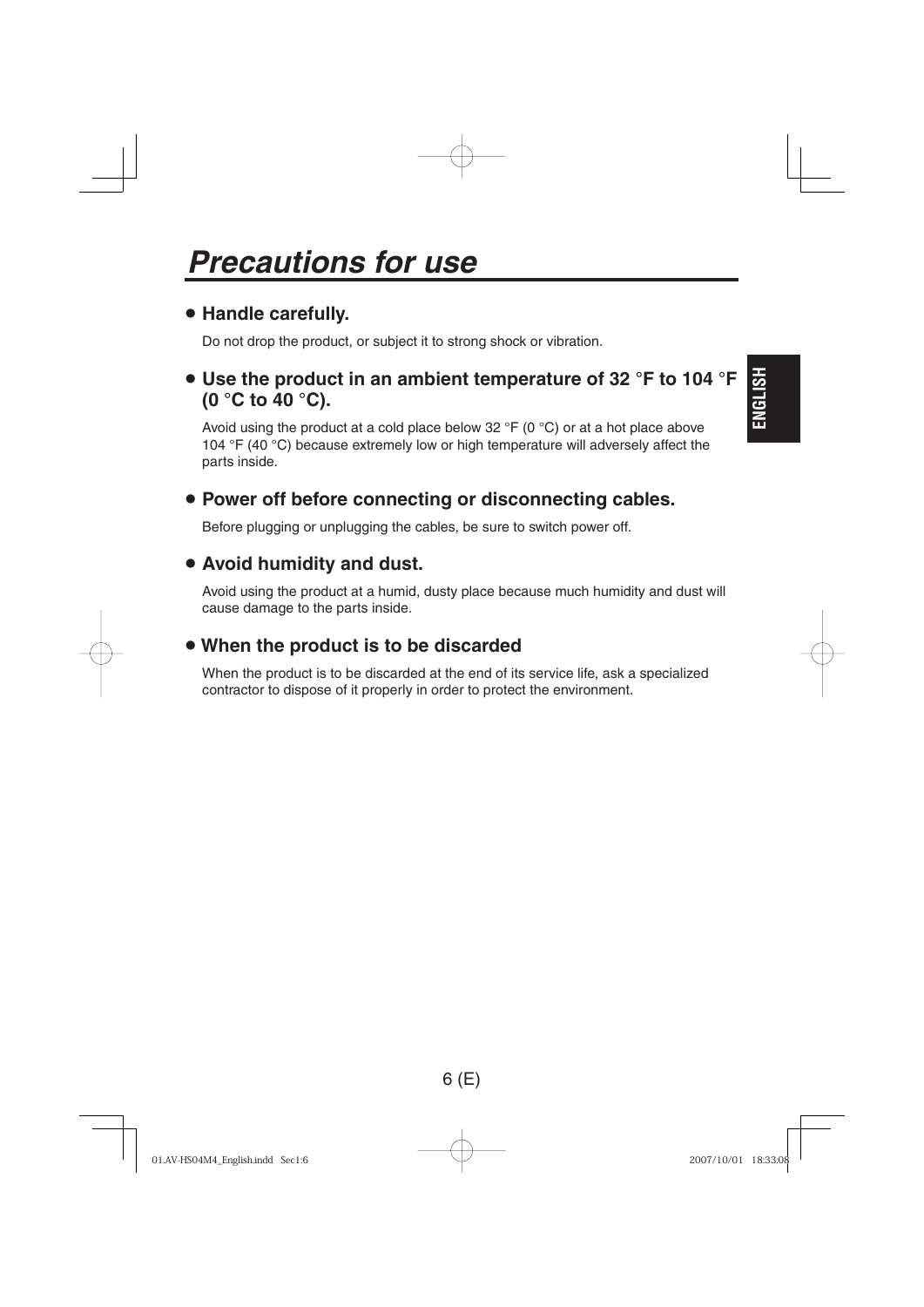## *Name of each part*



#### **O** Analog output connectors [ANALOG OUTPUTS]

When connected to the SLOT1 option output connector: OUTPUT3 When connected to the SLOT2 option output connector: OUTPUT5

#### **@ Analog output connectors [ANALOG OUTPUTS]**

When connected to the SLOT1 option output connector: OUTPUT4 When connected to the SLOT2 option output connector: OUTPUT6

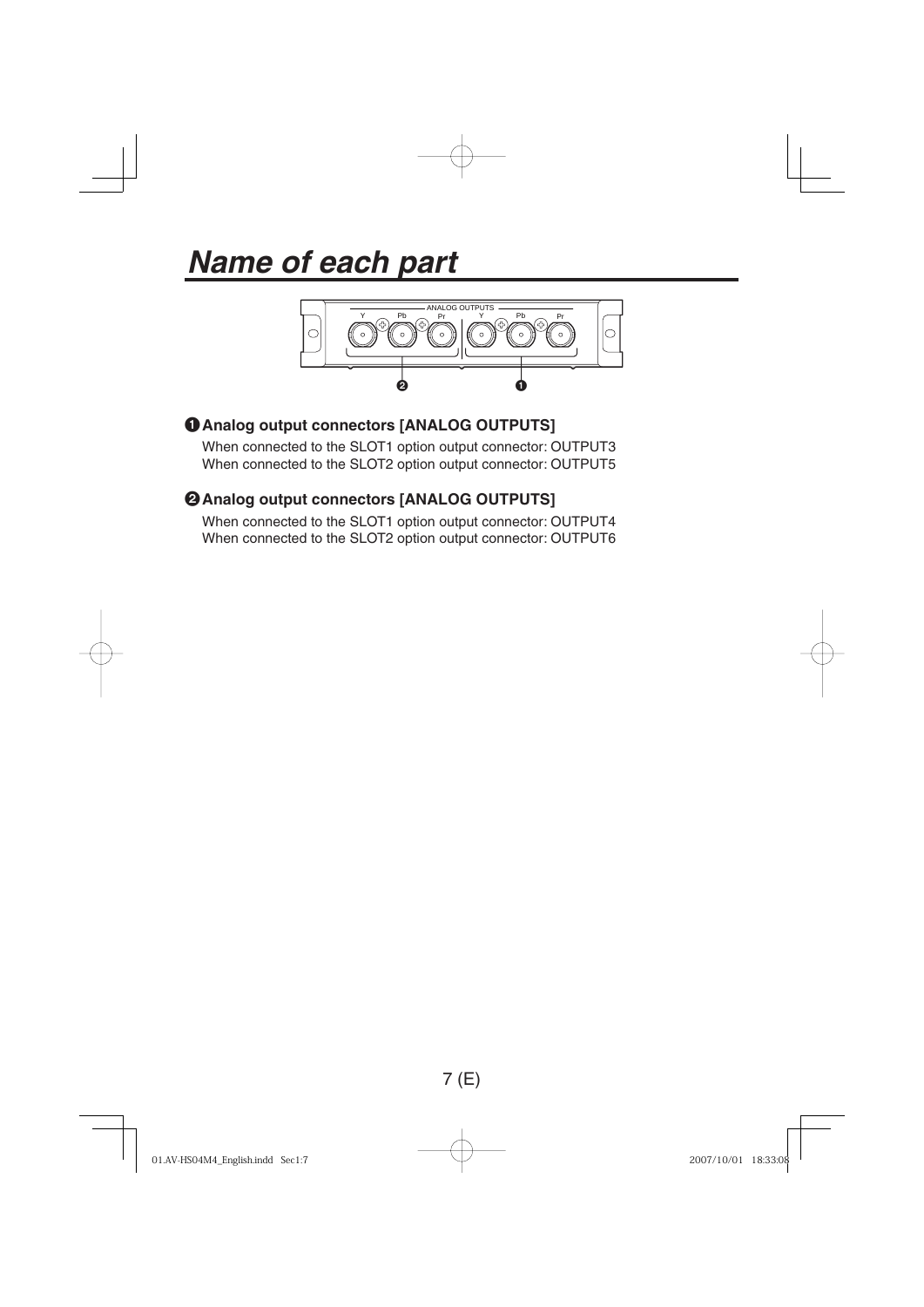### *Mounting*

#### **Install this board in the multi-format live switcher AV-HS400N/E.**

#### **<Notes>**

- Be sure to ask the store or dealer where you purchased the product for assistance with mounting and removal.
- Set to OFF and unplug the power connector before mounting and removal.
- Before handling this board, touch a metal part of the AV-HS400N/E to discharge the static electricity from the human body.
- An anti-static wrist strap is recommended for safety. Failures may be caused if you touch this board while you are still charged with static electricity.
- Keep the metal parts of this board free of contact with other metal parts.
- Be sure to mount the blank panel installed with the AV-HS400N/E, after removing this board.
- When installing or removing this board, take care not to hurt yourself on the edges and metal parts of the boards.
- Turn off the power of the AV-HS400N/E, and unplug the power cord.
- Loosen the two screws of SLOT1 or SLOT2 on the output side at the rear of the AV-HS400N/E, and remove the blank panel.





01.AV-HS04M4\_English.indd Sec1:8 1.AV-HS04M4\_English.indd 2007/10/01 18:33:09

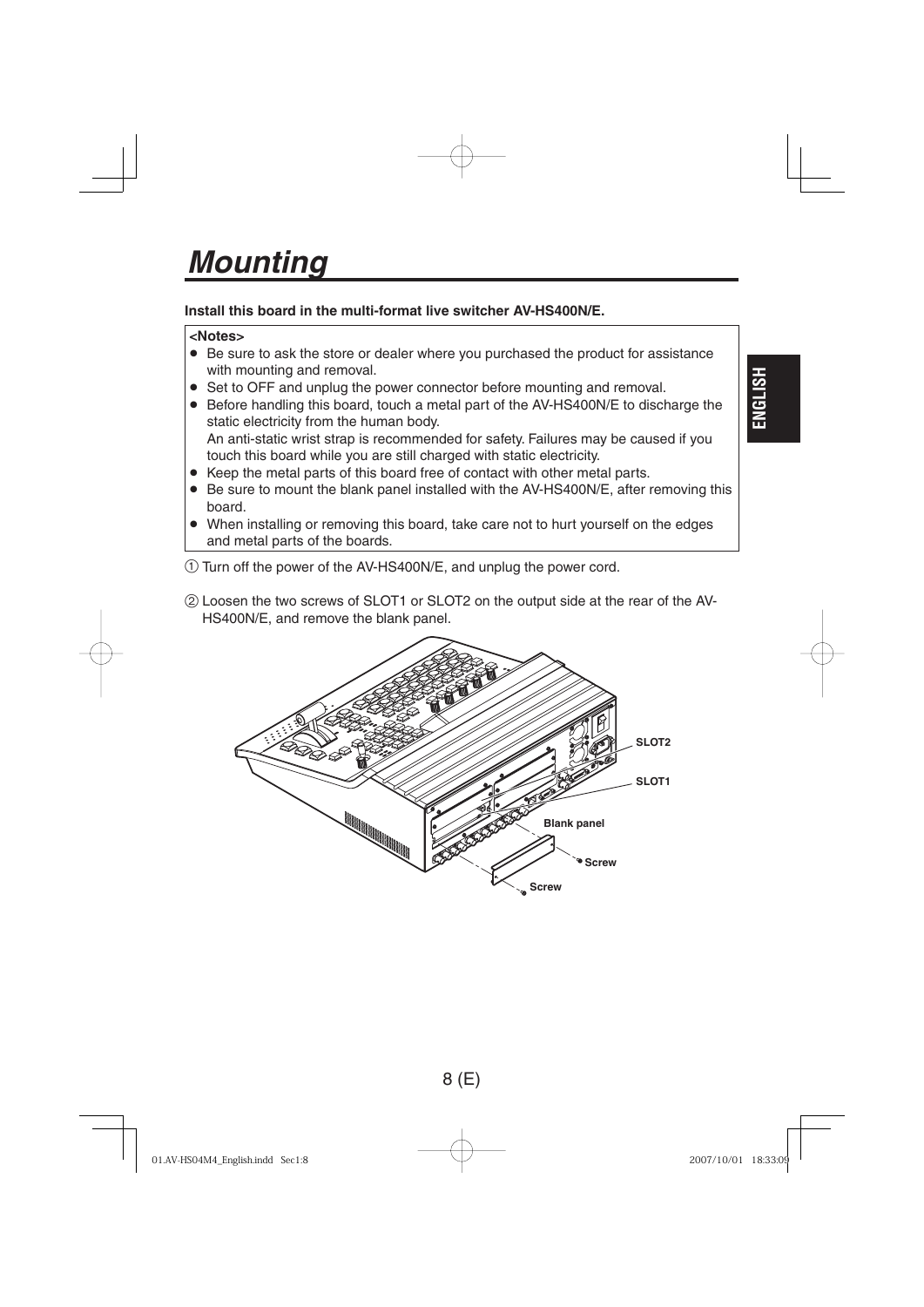## *Mounting*

- Align the board with the guide rails, and insert it slowly. Insert it all the way in. Take care not to use force to insert the board because the connectors may be damaged in the process.
- Attach the board using the two screws.



After connecting the necessary cables, plug in the power cord, and turn on the power.



01.AV-HS04M4\_English.indd Sec1:9 2007/10/01 18:33:10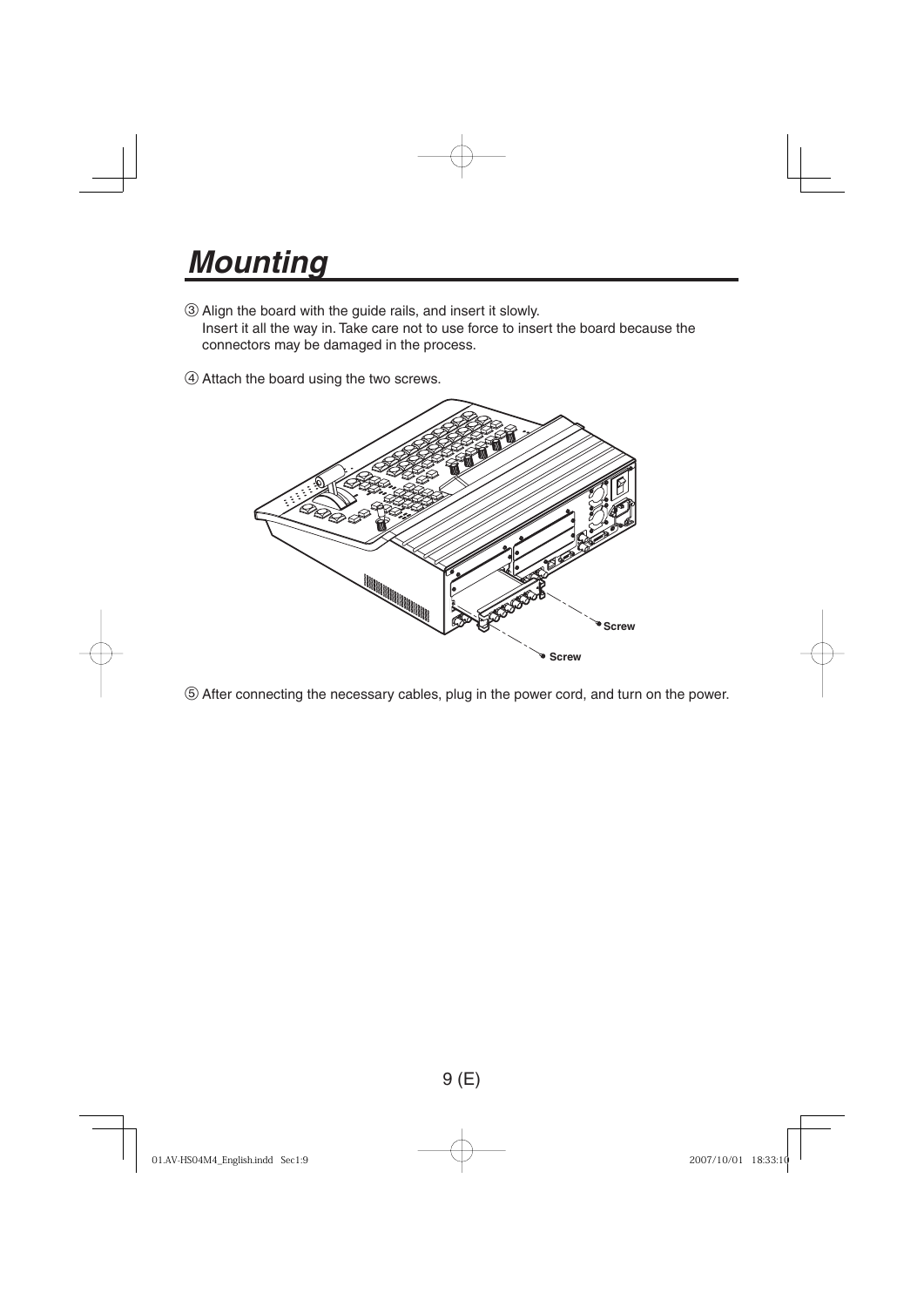### *Mounting*

#### **Checking that the board has been mounted correctly**

Turn on the power of the AV-HS400N/E, and use the menu used to display the statuses of the option boards to check that the board has been mounted correctly.

 Press the [FUNC] button to light its indicator, and press the [SYSTEM] button to display the SYSTEM menu.



Turn [F1] to display the OptVer sub menu.

#### **<Menu display>**

|                                                      | OptVer Select Board Version |
|------------------------------------------------------|-----------------------------|
| $\vert$ 14/14 $\vert$ OUT-SL1 $\vert$ Analog $\vert$ | ****                        |

Turn [F2] to select the option slot (OUT-SL1 or OUT-SL2) using the Select item.

If the board has been mounted correctly, "Analog" will appear at the Board item. If it has not been mounted correctly, "None" will appear at the Board item.

For details on the output signal settings and operating methods, refer to the operating instructions of the AV-HS400E.

4-4. Setting the output signals

#### **Removal procedure**

Remove this board by following the procedures for mounting it in reverse.



01.AV-HS04M4\_English.indd Sec1:10 18:33:1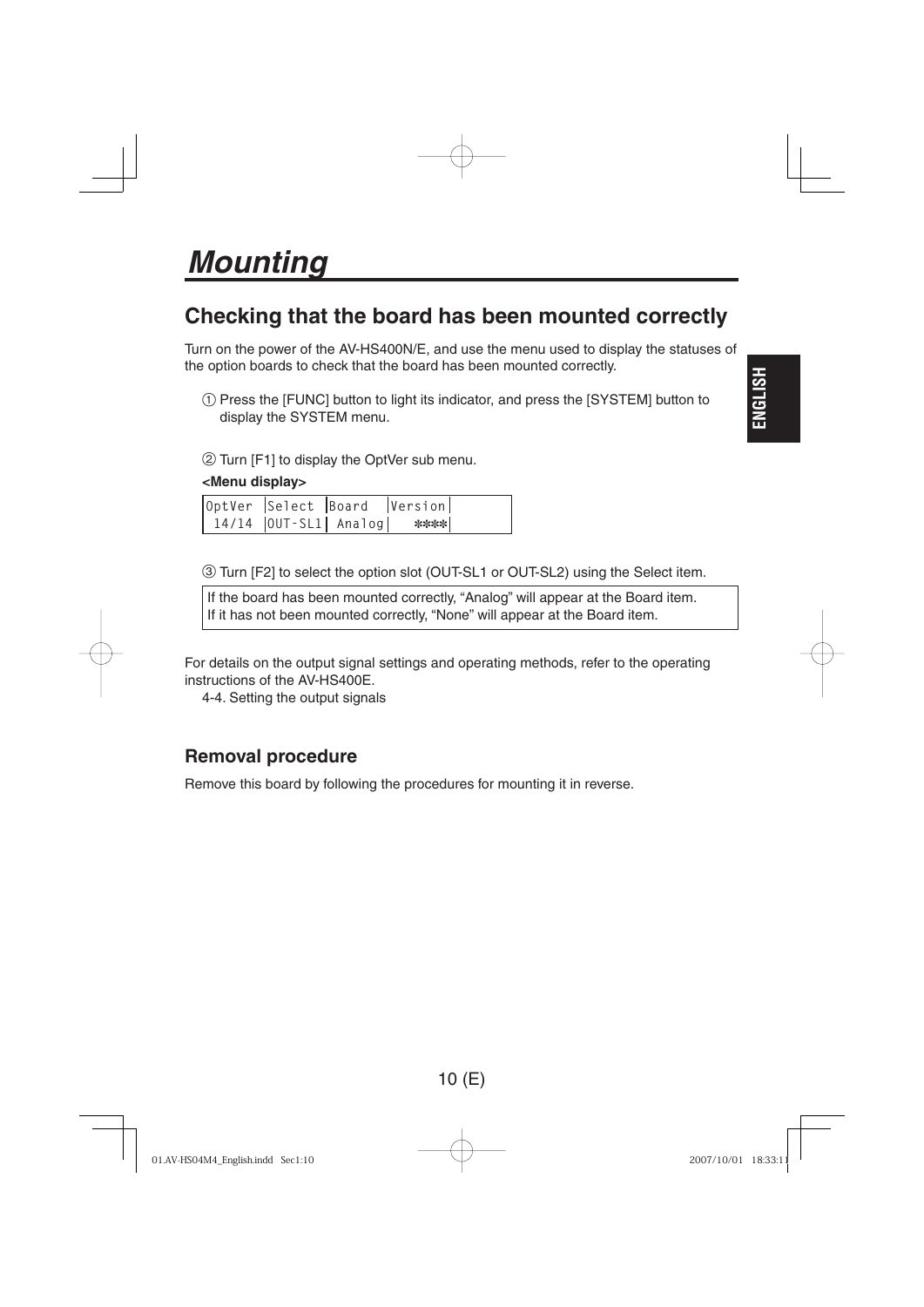## *Connections*

**Connections when not implementing gen-lock (frame synchronizer ON)**



01.AV-HS04M4\_English.indd Sec1:11 2007/10/01 18:33:12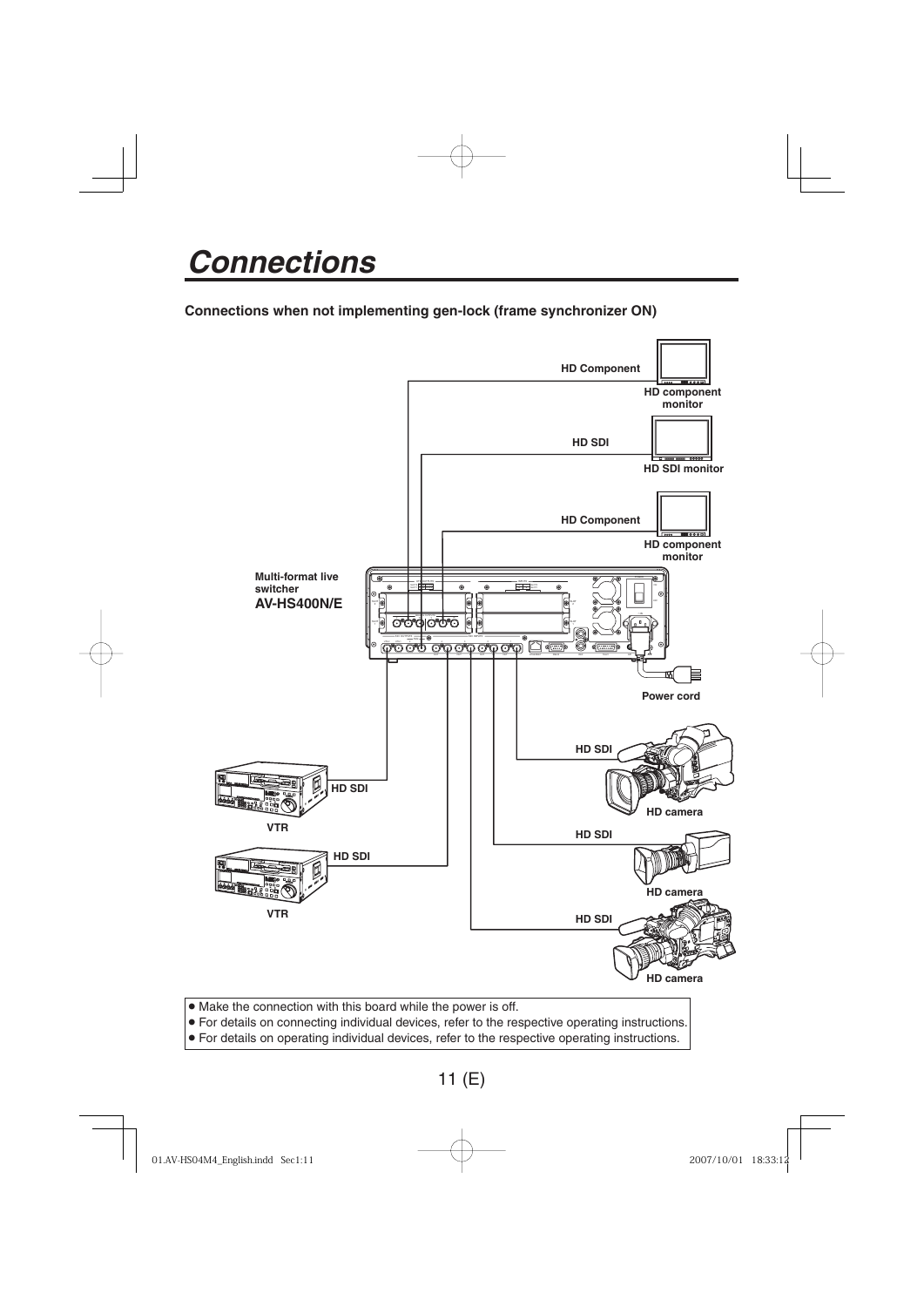



01.AV-HS04M4\_English.indd Sec1:12 2007/10/01 18:33:13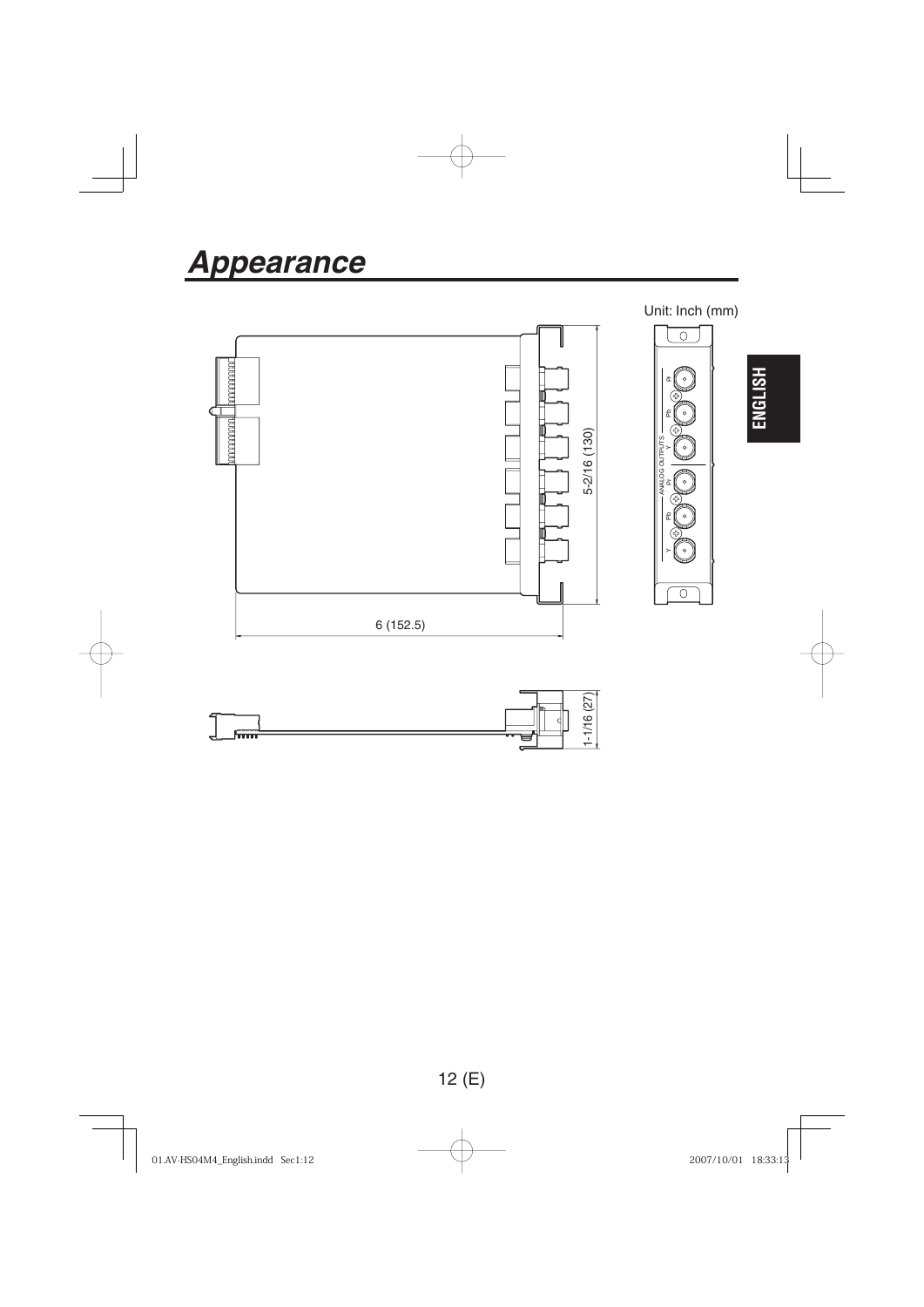# *Specifications*

| <b>Signal formats</b>                        | SD: 480/59.94i, 576/50i<br>HD: 1080/59.94i, 1080/50i, 720/59.94p, 720/50p     |       |  |
|----------------------------------------------|-------------------------------------------------------------------------------|-------|--|
| Analog output                                | SD/HD analog component Y/Pb/Pr (1.0 Vp-p, 75 $\Omega$ )                       |       |  |
|                                              | $BNC \times 2$                                                                |       |  |
| <b>Ambient operating</b><br>temperature      | 32 °F to 104 °F (0 °C to 40 °C)                                               |       |  |
| <b>Humidity</b>                              | 10 % to 90 % (no condensation)                                                |       |  |
| <b>Power supply</b>                          | DC 6 V (supplied from the AV-HS400N/E)                                        |       |  |
|                                              | Power consumption                                                             | 3.5 W |  |
| <b>Dimensions</b><br>$(W \times H \times D)$ | $6'' \times 1 - 1/16'' \times 5 - 2/16''$ (152.5 $\times$ 27 $\times$ 130 mm) |       |  |
| Weight                                       | $0.4$ lbs. $(0.2$ kg)                                                         |       |  |



01.AV-HS04M4\_English.indd Sec1:13 2007/10/01 18:33:13